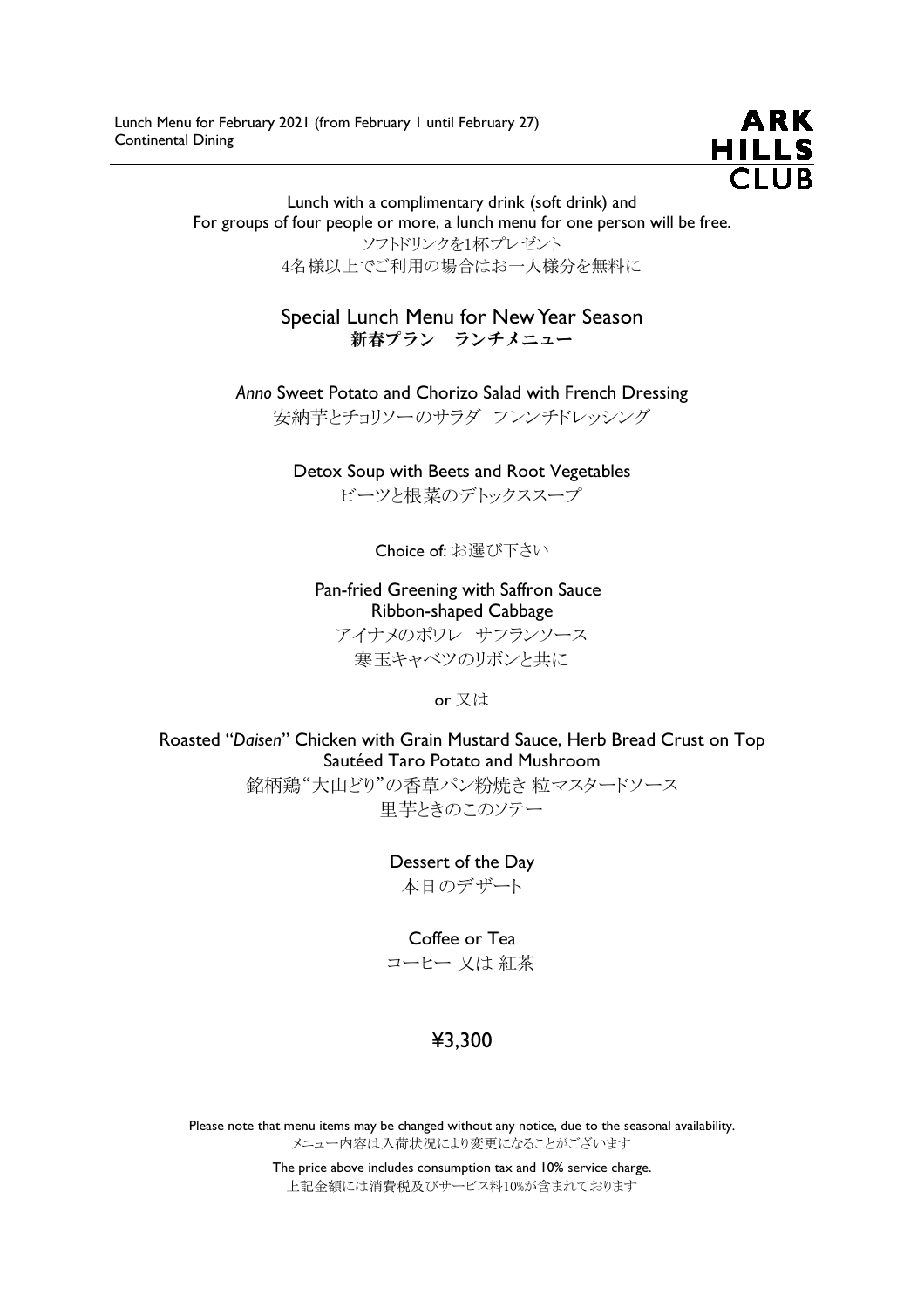

## Hills Lunch ヒルズランチ

"Yoshoku" - Nostalgic Western-style Japanese Cuisine "日本の洋食"

Choice of : お選び下さい

Anno Sweet Potato and Chorizo Salad Detox Soup French Dressing **Example 20** French Dressing with Beets and Root Vegetables 安納芋とチョリソーのサラダ マンコン ビーツと根菜のデトックススープ フレンチドレッシング

Choice of : お選び下さい

- 1) Deep-fried Crab Cream Croquette with Aurora Sauce カニクリームコロッケ オーロラソース
- 2) Beef and Vegetables Curry Rice ゴロゴロ野菜のこだわりビーフカレー
- 3) Spaghetti with Noto Pork Meat Sauce 能登ポークのミートソース スパゲティ
- 4) Pork Filet Cutlet Sandwich ポークフィレカツ サンドウィッチ

Sherbet and Ice Cream with Petit Fruits 本日の氷菓子とプチフルーツ

> Coffee or Tea コーヒー 又は 紅茶

> > ¥1,800

| 《 Add Cuisine : 追加メニュー 》                        |     |
|-------------------------------------------------|-----|
| Detox Soup with Beets and Root Vegetables       | 600 |
| ビーツと根菜のデトックススープ                                 |     |
| Beef and Vegetables Curry Rice (Half Size)      | 800 |
| ゴロゴロ野菜のこだわりビーフカレー (ハーフ)                         |     |
| Spaghetti with Noto Pork Meat Sauce (Half Size) | 800 |
| 能登ポークのミートソース スパゲティ (ハーフ)                        |     |

Continental Dining serve "Nanatsuboshi" rice from Hokkaido コンチネンタルダイニングでは北海道ななつぼし米を使用しております

Please note that menu items may be changed without any notice, due to the seasonal availability. メニュー内容は入荷状況により変更になることがございます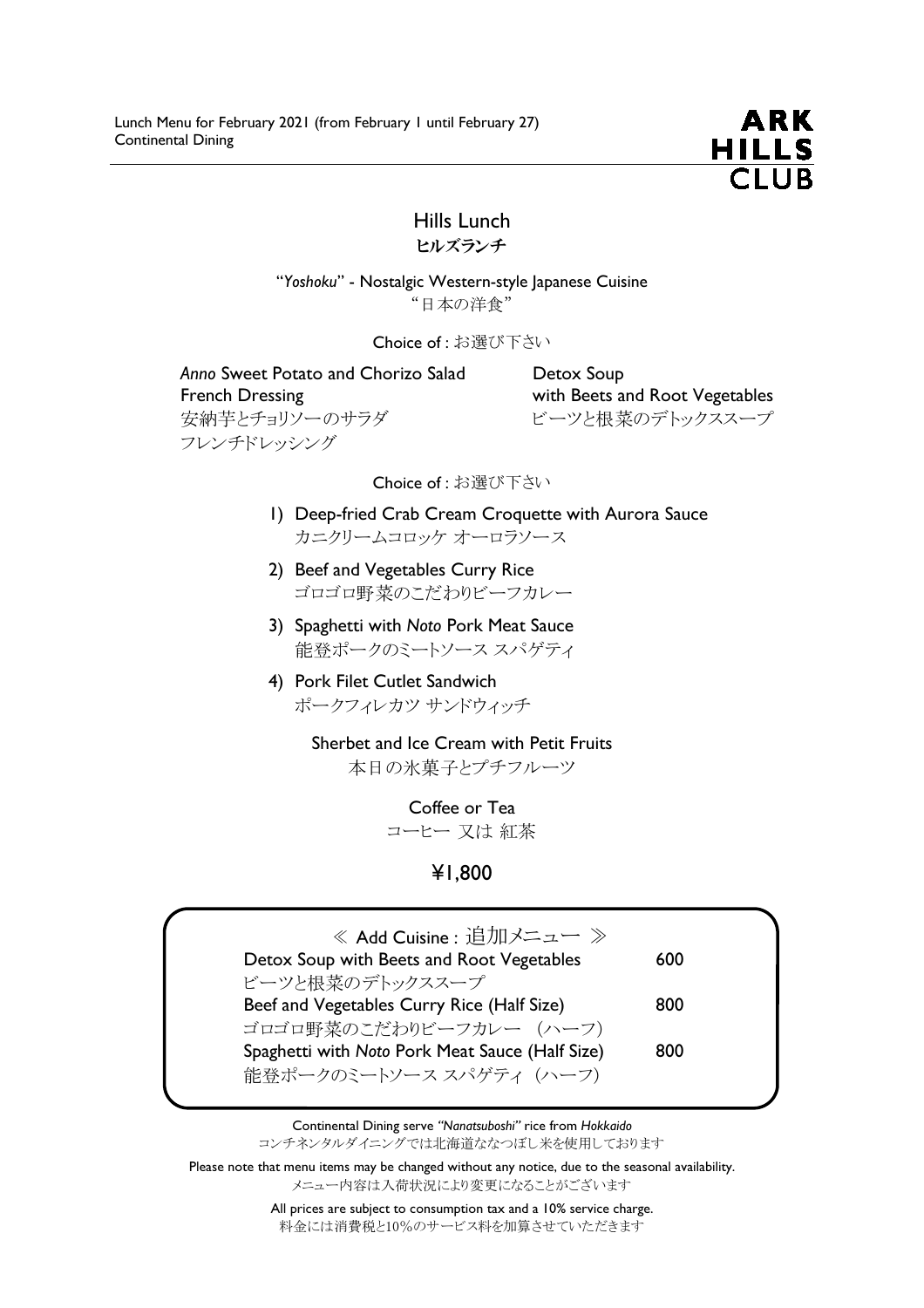

#### Menu Authentic オーセンティック

"伝統的な欧州各国の料理から季節の一皿を"

Assorted Appetizers オードブルヴァリエ(前菜盛り合わせ)

Choice of : お選び下さい

"Fricassee de Volaille " Braised Chicken with Cream, Glazed Small Onion "フリカッセ・ド・ヴォライユ" 鶏肉のクリーム煮 ペコロスのグラッセと共に

or 又は

Fish of the Day 本日の魚料理

Dessert of the Day 本日のデザート

Coffee or Tea コーヒー 又は 紅茶

# ¥2,800

Please note that menu items may be changed without any notice, due to the seasonal availability. メニュー内容は入荷状況により変更になることがございます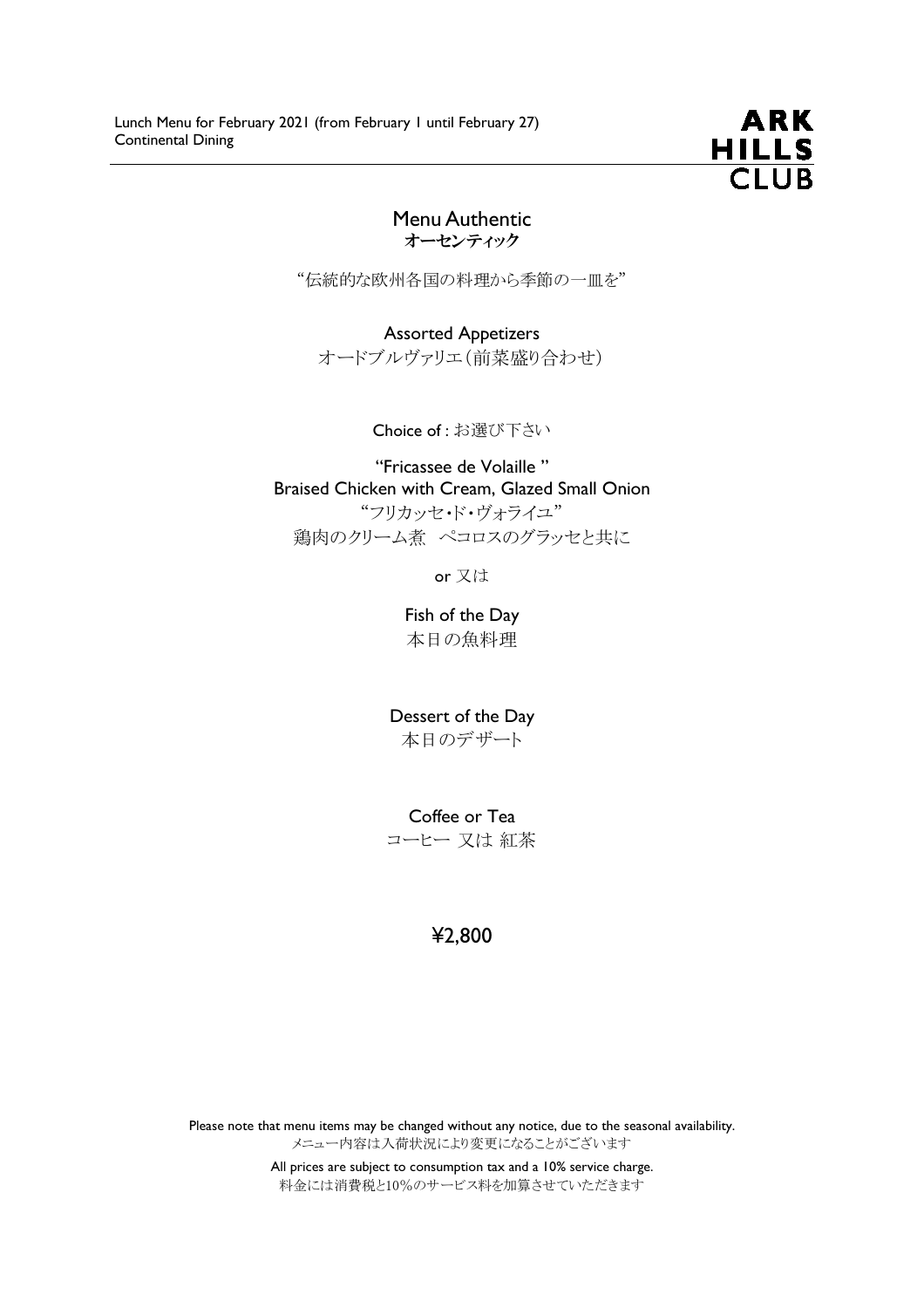

## Menu Minceur マンスール

Special Menu with a Minimum Amount of Salt and Fat 動物性脂質、塩分の使用を控えたメニューです

> Shrimp and Burghul Salad Marinated Turnip and Cauliflower 才巻海老のブルグルサラダ 蕪とカリフラワーのマリネ添え

#### Detox Soup with Beets and Root Vegetables

ビーツと根菜のデトックス スープ

Choice of: お選び下さい

#### Pan-fried Greening with Saffron Sauce Ribbon-shaped Cabbage

アイナメのポワレ サフランソース 寒玉キャベツのリボンと共に

or 又は

Baked "Daisen" Chicken with Grain Mustard Sauce, Herb Bread Crust on Top Sautéed Taro Potato and Mushroom

> 銘柄鶏"大山どり"の香草パン粉焼き 粒マスタードソース 里芋ときのこのソテー

> > Dessert of the Day 本日のデザート

#### Coffee or Tea

コーヒー 又は 紅茶

## ¥3,800

Please note that menu items may be changed without any notice, due to the seasonal availability. メニュー内容は入荷状況により変更になることがございます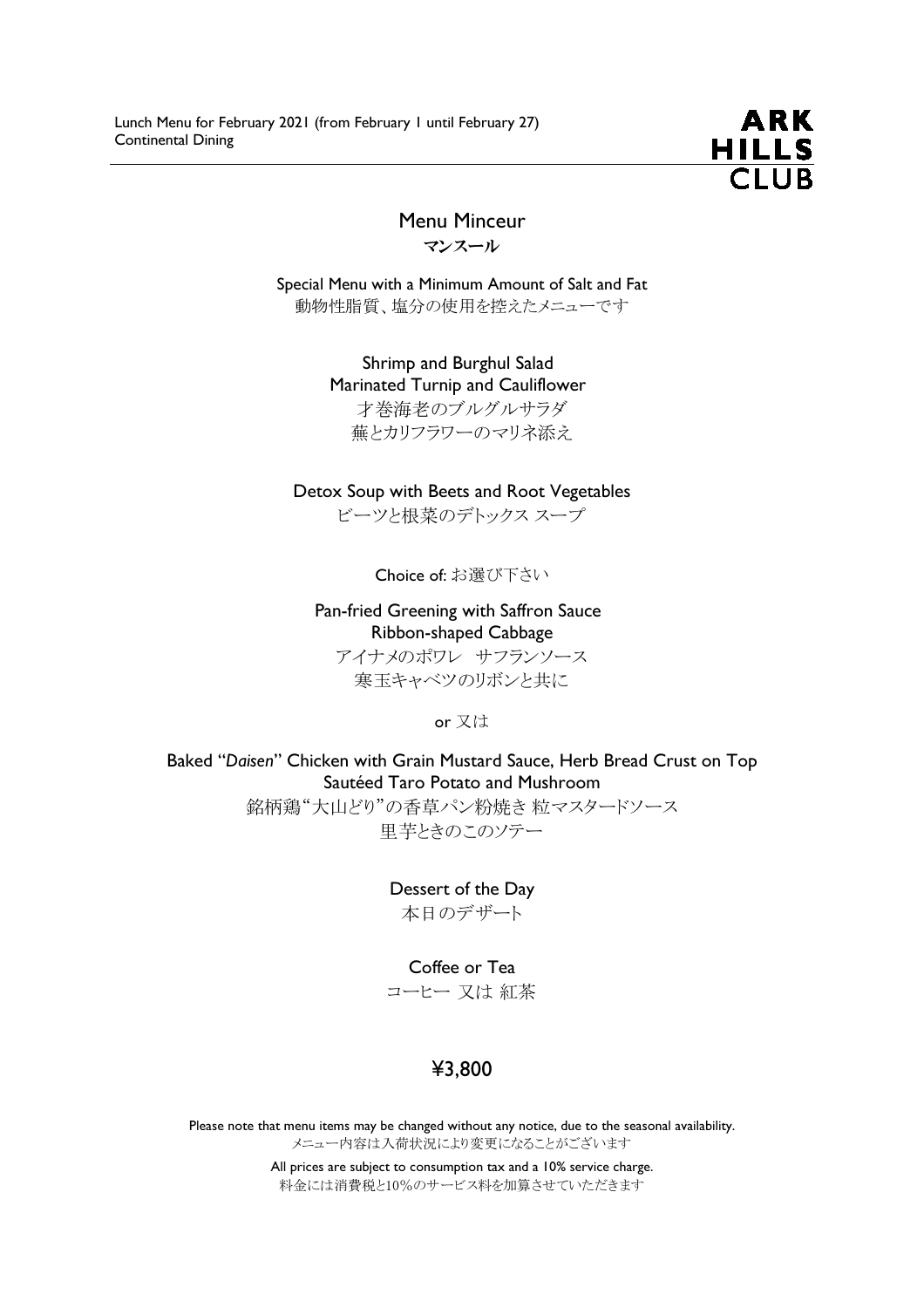

Chef's Lunch シェフズランチ

Shrimp and Burghul Salad Marinated Turnip and Cauliflower 才巻海老のブルグルサラダ 蕪とカリフラワーのマリネ添え

Pan-fried Greening with Saffron Sauce Ribbon-shaped Cabbage

アイナメのポワレ サフランソース 寒玉キャベツのリボンと共に

Australian Beef Sirloin Steak with Horse Radish Sauce Sautéed Field Mustard with Butter

オーストラリア産牛サーロインステーキ レフォールソース 菜の花のバターソテー

> Dessert of the Day 本日のデザート

Coffee or Tea コーヒー 又は 紅茶

#### ¥5,000

Please note that menu items may be changed without any notice, due to the seasonal availability. メニュー内容は入荷状況により変更になることがございます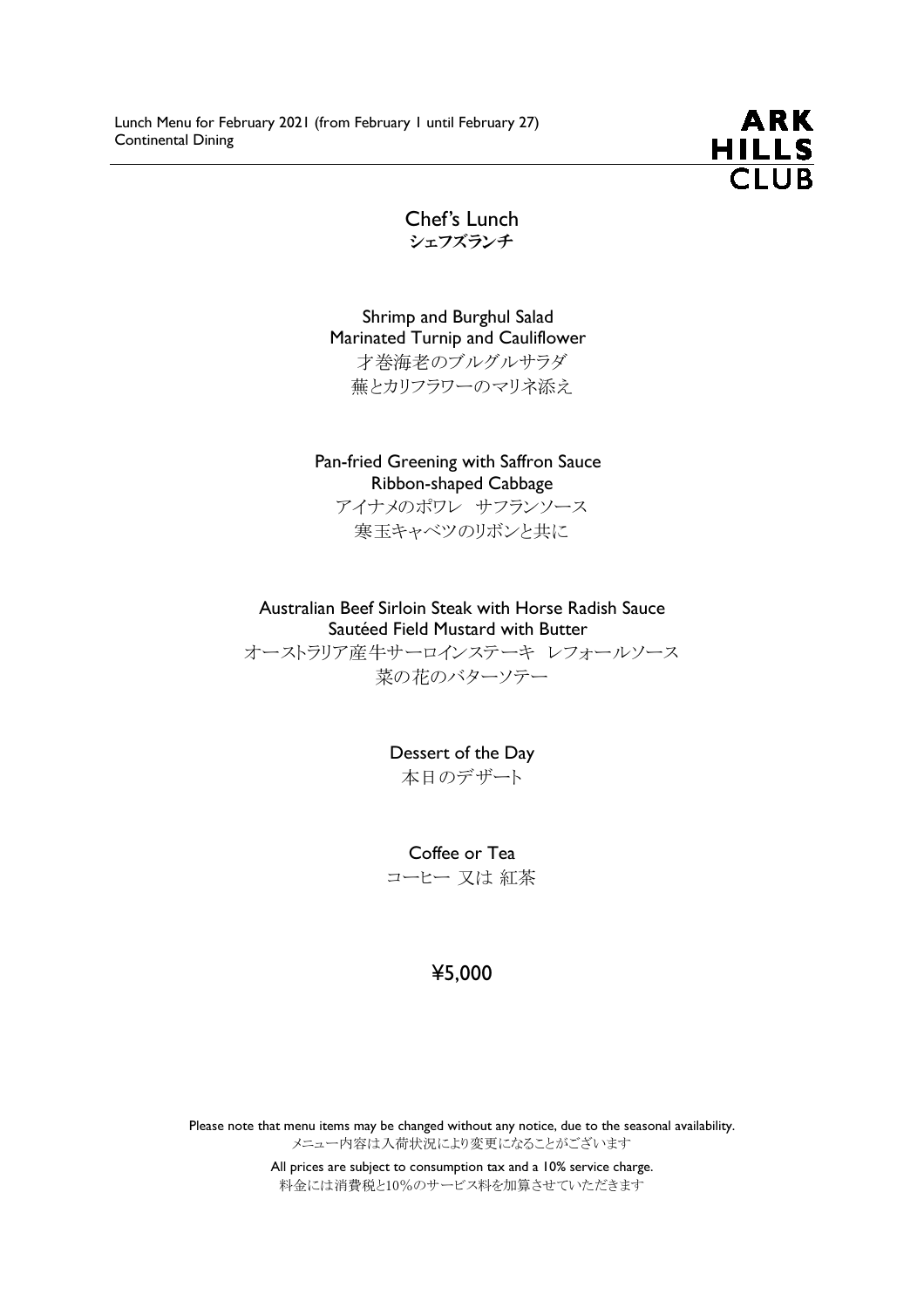

Japanese Beef Fillet Steak Lunch 銘柄牛フィレステーキランチ

Botan Shrimp and Leek Confit Japanese Parsley and Radish Salad ぼたん海老と長葱のコンフィ 芹と大根のサラダ添え

Pan-fried Red Snapper with American Sauce Sautéed Mushroom and Shallot 金目鯛のポワレ アメリケーヌソース マッシュルームとエシャロットのソテー

Miyazaki Kirimine Beef Tenderloin Steak with 4 kinds of Sauce and Condiments Creamed Lotus Root Gratin 宮崎県産"霧峰牛"フィレ肉のステーキ

蓮根のグラタン4種のディップソース (モリーユ茸ソース、おろしポン酢、藻塩、山葵)

> Dessert of the Day 本日のデザート

> Coffee or Tea コーヒー 又は 紅茶

### ¥8,000

Please note that menu items may be changed without any notice, due to the seasonal availability. メニュー内容は入荷状況により変更になることがございます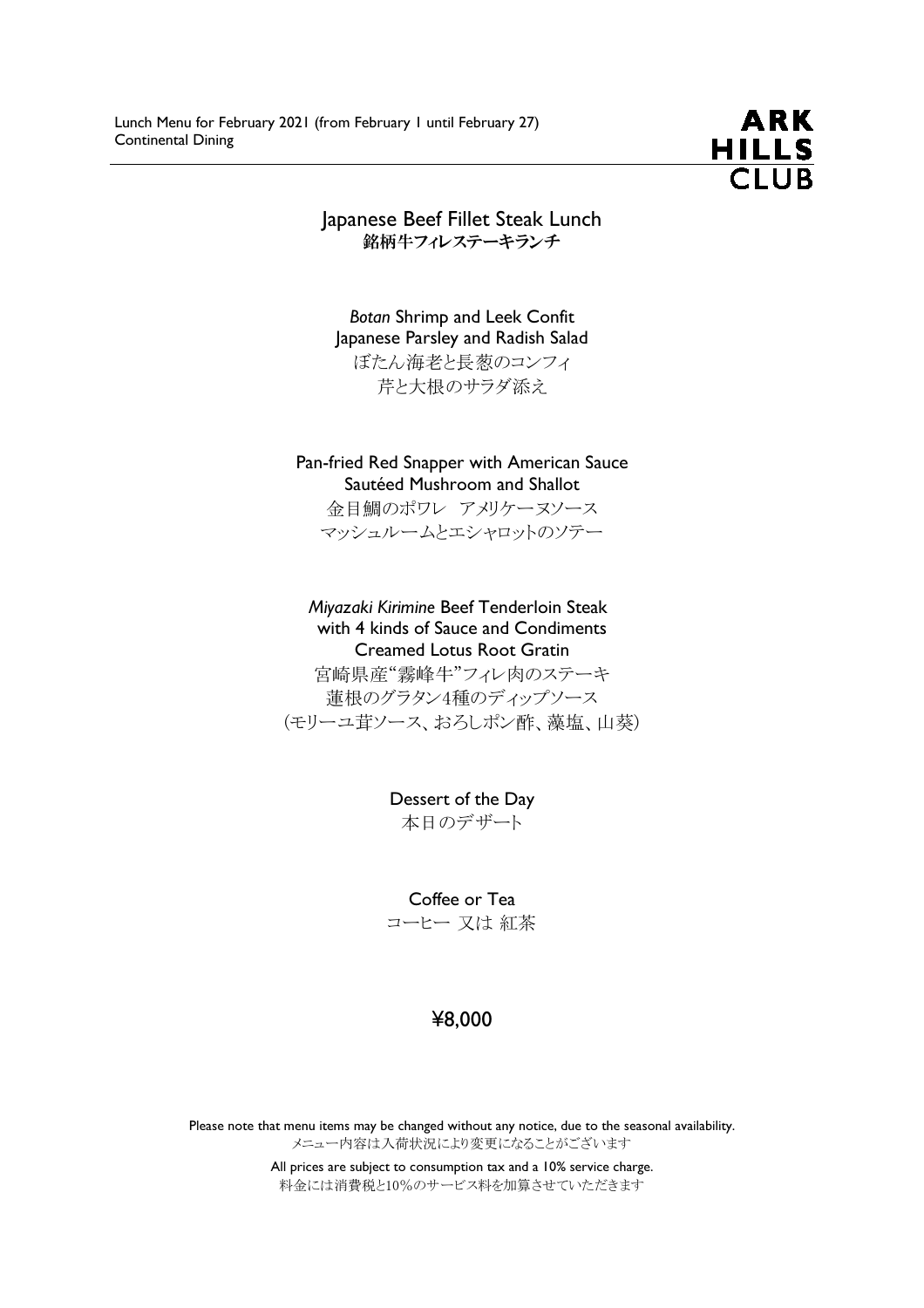Lunch Menu for February 2021 (from February 1 until February 27) Continental Dining

**ARK HILLS**  $\overline{C}$ lub

Please make a reservation at least one day in advance. 前日までにご予約をお願い致します

 $.....................$ Ladies Lunch レディースランチ Aperitif or Soft Drink お好みの食前酒またはソフトドリンクとご一緒に Shrimp and Burghul Salad Marinated Turnip and Cauliflower 才巻海老のブルグルサラダ 蕪とカリフラワーのマリネ添え Detox Soup with Beets and Root Vegetables ビーツと根菜のデトックス スープ Pan-fried Greening with Saffron Sauce, Ribbon-shaped Cabbage アイナメのポワレ サフランソース 寒玉キャベツのリボンと共に Roasted "Daisen" Chicken with Grain Mustard Sauce, Herb Bread Crust on Top Sautéed Taro Potato and Mushroom 銘柄鶏"大山どり"の香草パン粉焼き 粒マスタードソース 里芋ときのこのソテー Choice of: お選び下さい Seasonal Fruit Parfait **Assorted Desserts Plate**  季節のフルーツパフェ デザートプレート Coffee, Tea or Herb Tea コーヒー 又は 紅茶 又は ハーブティー ¥5,000 Please note that menu items may be changed without any notice, due to the seasonal availability. メニュー内容は入荷状況により変更になることがございます

The price above includes consumption tax and 10% service charge.

上記金額には消費税及びサービス料10%が含まれております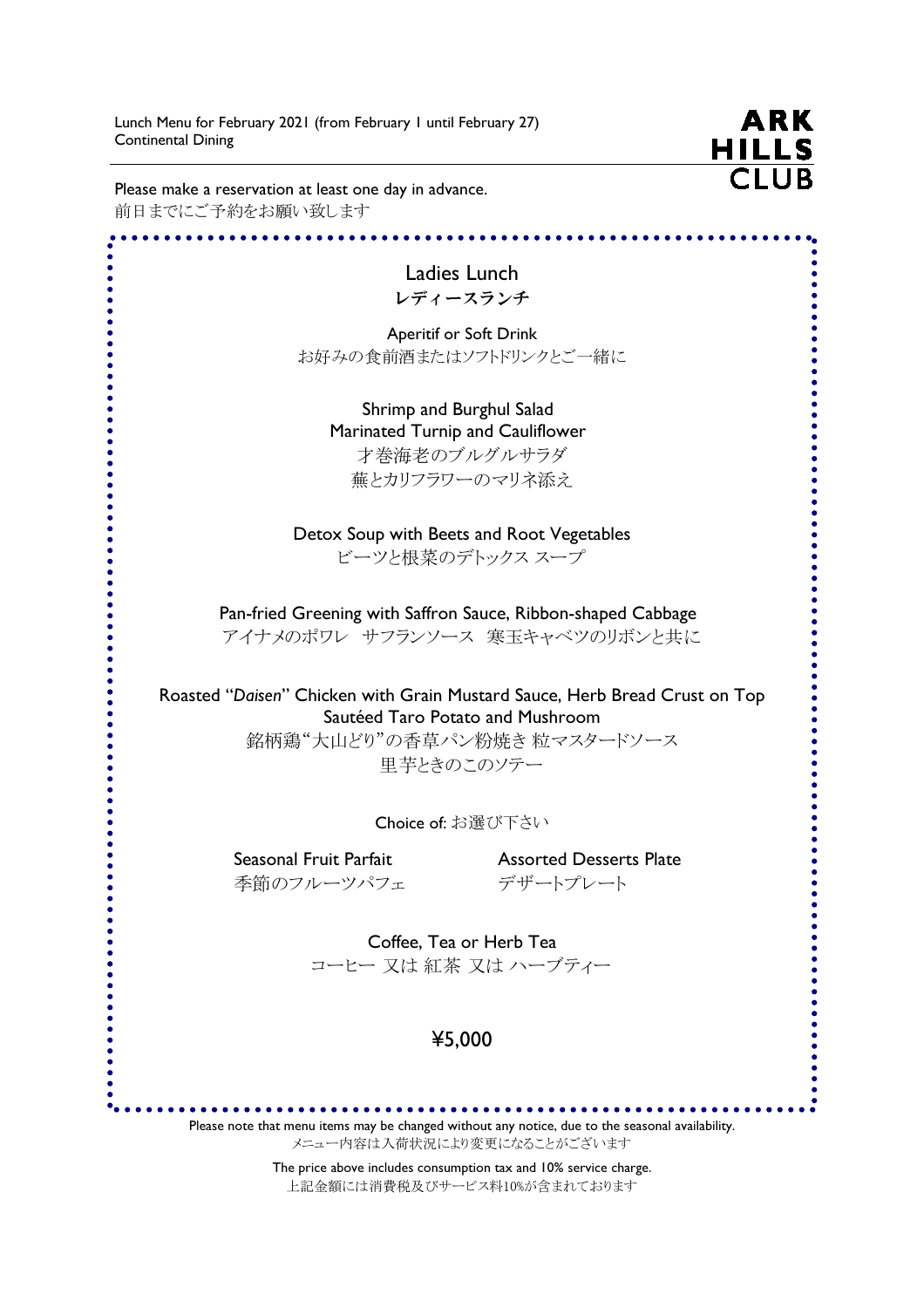

# A la Carte

| Appetizer                                                                                               |        | <b>Half Portion</b> |
|---------------------------------------------------------------------------------------------------------|--------|---------------------|
| <b>Classic Caesar Salad</b><br>クラシックシーザーサラダ                                                             | ¥1,800 | ハーフサイズ<br>¥1,200    |
| Shrimp and Burghul Salad<br>Marinated Turnip and Cauliflower<br>才巻海老のブルグルサラダ<br>蕪とカリフラワーのマリネ添え          | 3,000  | 2,000               |
| <b>Botan Shrimp and Leek Confit</b><br>Japanese Parsley and Radish Salad<br>ぼたん海老と長葱のコンフィ<br>芹と大根のサラダ添え | 4,000  | 3,000               |
| Soup<br>Detox Soup with Beets and Root Vegetables<br>ビーツと根菜のデトックススープ                                    | 1,800  | 1,200               |
| Potage Soup of the Day<br>本日のポタージュスープ                                                                   | 1,800  | 1,200               |

Please note that menu items may be changed without any notice, due to the seasonal availability. メニュー内容は入荷状況により変更になることがございます